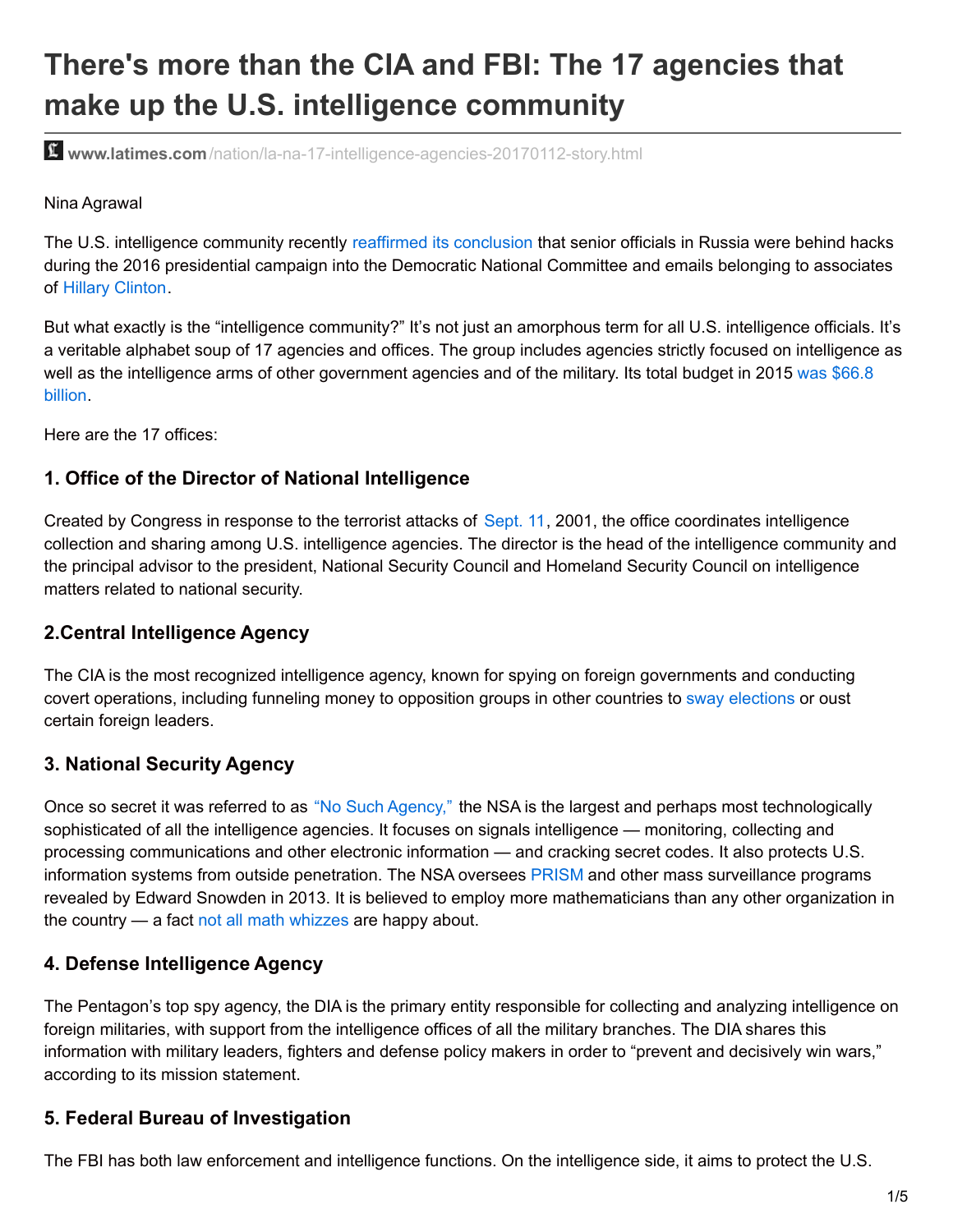against terrorism, cyberattacks and foreign intelligence operations and espionage. It maintains the government's terrorist watch list and has been involved in the [interrogation](http://www.nytimes.com/2008/01/04/world/americas/04iht-intel.1.9021723.html) of "high-value" detainees, sometimes clashing with the CIA.

# **6. Department of State – Bureau of Intelligence and Research**

This bureau collects and analyzes intelligence on global affairs and advises the secretary of State and other diplomats. It conducts foreign opinion polls and tracks and analyzes issues that may undermine U.S. foreign policy objectives, such as weapons proliferation, human trafficking and drug smuggling. Though it's one of the smallest intelligence agencies, its [assessment](http://www.nytimes.com/2004/07/19/world/reach-war-intelligence-tiny-agency-s-iraq-analysis-better-than-big-rivals.html) on weapons of mass destruction in Iraq was not as inaccurate as that of other agencies.

# **7. Department of Homeland Security – Office of Intelligence and Analysis**

The scope of "homeland security" includes emergency preparedness, border control, transportation security and biodefense (Ebola and SARS, for example), among other issues. The Office of Intelligence and Analysis is charged with gathering intelligence in these areas and sharing it with state, local, tribal, territorial and private sector partners through a network of "fusion centers."

# **8. Drug Enforcement Administration – Office of National Security Intelligence**

The DEA is the government's watch guard for drugs that are illegally manufactured, distributed or dispensed. It is also responsible for the seizure and forfeiture of assets connected with illicit drug trafficking. The Office of National Security Intelligence assists law enforcement with investigations and prosecutions. Most recently it has focused on the threat posed by a surge in heroin and counterfeit prescription pills containing fentanyl.

## **9. Department of the Treasury – Office of Intelligence and Analysis**

Intelligence gathering at the Treasury dates back to its beginning, when Secretary Alexander Hamilton sent a tax official in disguise to investigate the "whiskey rebellion" underway in western [Pennsylvania.](https://founders.archives.gov/documents/Washington/05-11-02-0030#GEWN-05-11-02-0030-fn-0003-ptr) Today the Office of Intelligence and Analysis sits within the Office of Terrorism and Financial Intelligence, which works to prevent sanctioned countries, money launderers, terrorists, drug kingpins and purveyors of weapons of mass destruction from parking or moving their money through the U.S. financial system.

# **10. Department of Energy – Office of Intelligence and Counterintelligence**

Even the Department of Energy has an intelligence office. It traces its origin to the Manhattan Project, when the Atomic Energy Commission was charged with [analyzing](https://fas.org/irp/agency/doe/) the Soviet Union's atomic weapons program. Today the office's role is to provide technical intelligence on foreign nuclear weapons, energy security, science and technology, and nuclear energy, safety and waste.

## **11. National Geospatial-Intelligence Agency**

Supporting the Defense Department, this agency is the principal provider of geospatial intelligence – analysis and information about Earth's natural and man-made features and geo-tagged activities. This "GEOINT" is used for combat, humanitarian and disaster relief, border and transportation security and security planning for special events. One of the agency's claims to fame is pinpointing the [Abbottabad,](https://www.nga.mil/About/History/NGAinHistory/Pages/OsamabinLaden.aspx) Pakistan, compound where Osama bin Laden was hiding; another is operating the reference system for GPS.

## **12. National Reconnaissance Office**

The NRO was a secret agency for 31 years, until its existence was declassified in 1992. The office designs, builds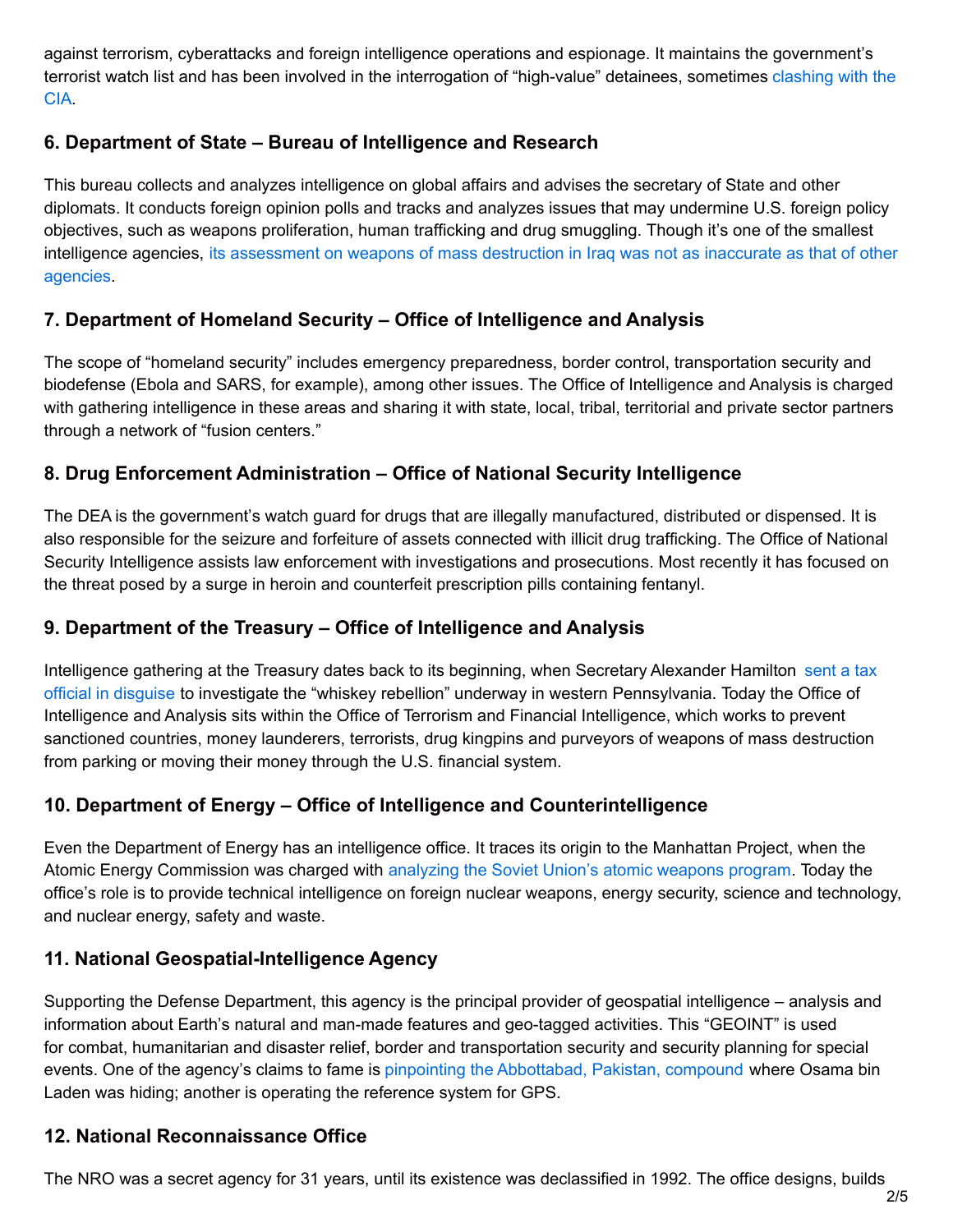and operates the nation's reconnaissance satellites, providing the Pentagon, CIA and others precision navigation, early warning of missile launches and near real-time imagery to support anti-terrorism activities. On the civilian side, the satellites help survey damage from natural disasters and support environmental research.

## **13. Air Force Intelligence, Surveillance and Reconnaissance**

The Air [Force](http://www.25af.af.mil/AboutUs/FactSheets/Display/tabid/6260/Article/662963/twenty-fifth-air-force.aspx)'s intelligence branch, organized into the 25<sup>th</sup> Air Force, uses airplanes, drones and satellites to identify hideouts, bunkers, mobile launchers and weapons caches. It is also responsible for code-breaking activities within the Air Force. All that surveillance takes up a lot of digital space – in 2013, one wing [alone](http://www.defenseone.com/technology/2014/11/look-inside-secret-us-air-force-intelligence-center/99347/) received 20 terabytes of data daily, processed 460,000 hours of video and disseminated 2.6 million images.

## **14. Army Military Intelligence**

The Army's intelligence branch intercepts electronic communications and provides maps, ground imagery and information on foreign forces to assist fighters in the battlefield.

## **15. Office of Naval Intelligence**

The Navy's intelligence branch keeps tabs on foreign scientific and technological research, analyzes the structure, tactics and readiness of foreign naval forces, and tracks merchant shipping to identify illicit activity.

## **16. Marine Corps Intelligence**

The Marine Corps' intelligence officers create military maps, intercept and translate radio and electronic signals, analyze images collected from sensors and carry out counterintelligence.

#### **17. Coast Guard Intelligence**

The Coast Guard, part of the military and the Department of Homeland Security, protects and defends more than 100,000 miles of coastline and inland waterways. On an average day, the Coast Guard conducts 45 search-andrescue cases, seizes 874 pounds of cocaine, interdicts 17 migrants and helps move \$8.7 billion worth of goods, [according](http://www.overview.uscg.mil/) to its website. Its intelligence office helps with criminal investigations and provides other national agencies with intelligence from domestic and foreign ports, coastal waters and offshore.

#### CAPTION

#### Negotiations between President Trump and top Democrats

might mean new hope for the ['Dreamers'](http://www.latimes.com/politics/washington/la-na-essential-washington-updates-trump-pushes-deal-on-daca-as-many-1505393511-htmlstory.html). Los Angeles will host the 2028 [Summer](http://www.latimes.com/sports/olympics/la-sp-la-olympics-approved-20170913-story.html) Olympic Games. NASA's Cassini spacecraft met its fiery end Friday. Who will win big at the Emmy [Awards?](http://www.latimes.com/entertainment/tv/la-et-st-emmys-nominees-winners-list-2017-story.html). North Korea has [test-launched](http://www.latimes.com/world/asia/la-fg-north-korea-launch-20170914-story.html) another ballistic missile over Japan. Apple has [announced](http://www.latimes.com/local/lanow/la-me-ln-summer-homicides-20170912-story.html) two new iPhones. This year, Los Angeles saw its lowest number of homicides in a summer since the 1960s.

Negotiations between President Trump and top Democrats might mean new hope for the ['Dreamers'](http://www.latimes.com/politics/washington/la-na-essential-washington-updates-trump-pushes-deal-on-daca-as-many-1505393511-htmlstory.html). Los Angeles will host the 2028 [Summer](http://www.latimes.com/sports/olympics/la-sp-la-olympics-approved-20170913-story.html) Olympic Games. NASA's Cassini [spacecraft](http://www.latimes.com/science/sciencenow/la-sci-sn-cassini-mission-ends-20170915-story.html) met its fiery end Friday. Who will win big at the Emmy Awards?. North Korea has [test-launched](http://www.latimes.com/business/technology/la-fi-tn-apple-iphone-20170912-htmlstory.html) another ballistic missile over Japan. Apple has announced two new iPhones. This year, Los Angeles saw its lowest number of [homicides](http://www.latimes.com/local/lanow/la-me-ln-summer-homicides-20170912-story.html) in a summer since the 1960s .

#### **CAPTION**

#### Negotiations between President Trump and top Democrats

might mean new hope for the ['Dreamers'](http://www.latimes.com/politics/washington/la-na-essential-washington-updates-trump-pushes-deal-on-daca-as-many-1505393511-htmlstory.html). Los Angeles will host the 2028 [Summer](http://www.latimes.com/sports/olympics/la-sp-la-olympics-approved-20170913-story.html) Olympic Games. NASA's Cassini spacecraft met its fiery end Friday. Who will win big at the Emmy [Awards?](http://www.latimes.com/entertainment/tv/la-et-st-emmys-nominees-winners-list-2017-story.html). North Korea has [test-launched](http://www.latimes.com/world/asia/la-fg-north-korea-launch-20170914-story.html) another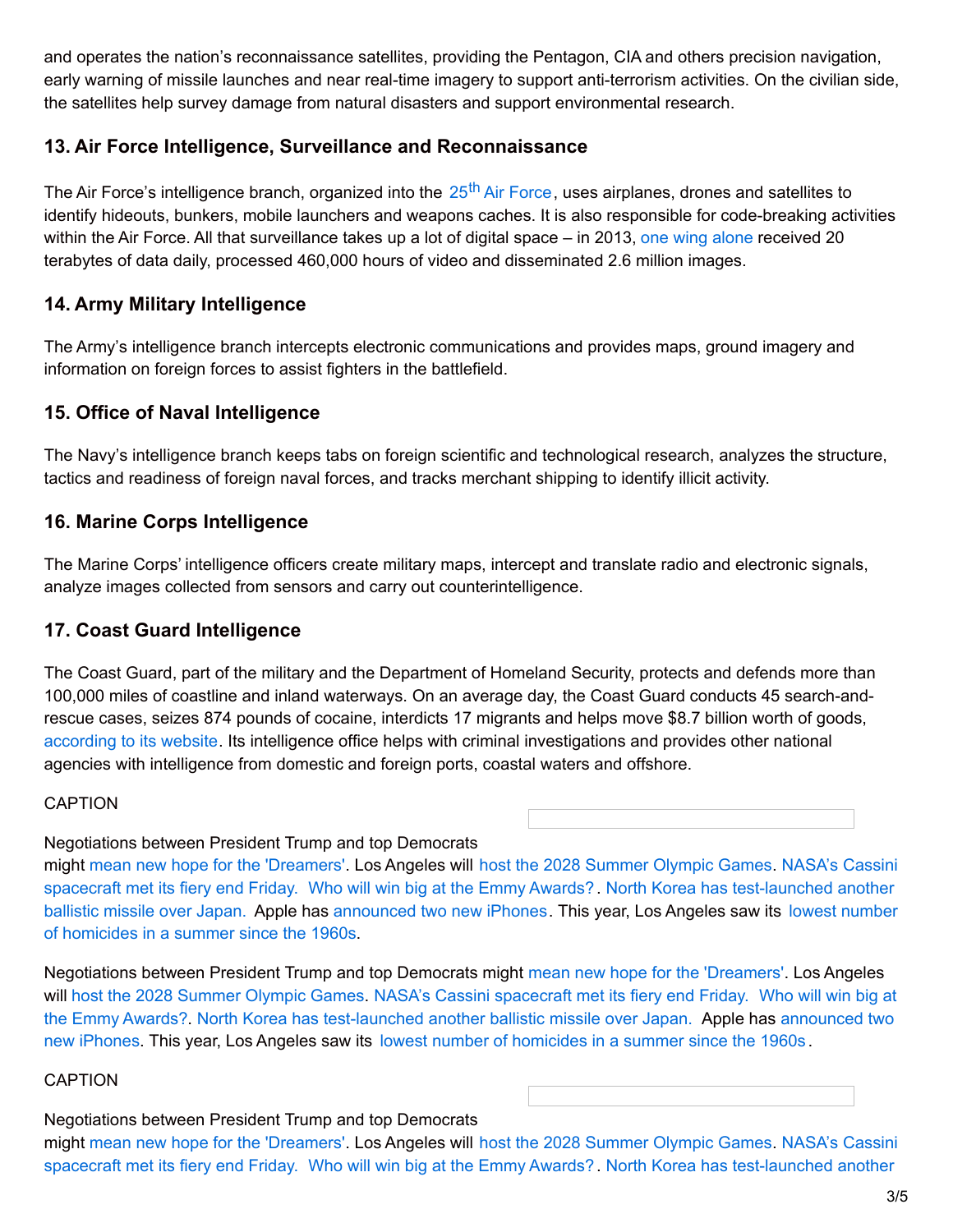ballistic missile over Japan. Apple has [announced](http://www.latimes.com/local/lanow/la-me-ln-summer-homicides-20170912-story.html) two new iPhones. This year, Los Angeles saw its lowest number of homicides in a summer since the 1960s.

Negotiations between President Trump and top Democrats might mean new hope for the ['Dreamers'](http://www.latimes.com/politics/washington/la-na-essential-washington-updates-trump-pushes-deal-on-daca-as-many-1505393511-htmlstory.html). Los Angeles will host the 2028 [Summer](http://www.latimes.com/sports/olympics/la-sp-la-olympics-approved-20170913-story.html) Olympic Games. NASA's Cassini [spacecraft](http://www.latimes.com/science/sciencenow/la-sci-sn-cassini-mission-ends-20170915-story.html) met its fiery end Friday. Who will win big at the Emmy Awards?. North Korea has [test-launched](http://www.latimes.com/business/technology/la-fi-tn-apple-iphone-20170912-htmlstory.html) another ballistic missile over Japan. Apple has announced two new iPhones. This year, Los Angeles saw its lowest number of [homicides](http://www.latimes.com/local/lanow/la-me-ln-summer-homicides-20170912-story.html) in a summer since the 1960s .

#### CAPTION

NASA's Cassini [spacecraft](http://www.latimes.com/science/sciencenow/la-sci-sn-cassini-mission-ends-20170915-story.html) met its fiery end Friday. Who will win big at the Emmy Awards? Protests erupted as [conservative](http://www.latimes.com/entertainment/tv/la-et-st-emmys-nominees-winners-list-2017-story.html) Ben Shapiro spoke at UC Berkeley on Thursday. North Korea has [test-launched](http://www.latimes.com/world/asia/la-fg-north-korea-launch-20170914-story.html) another ballistic missile over Japan.

NASA's Cassini [spacecraft](http://www.latimes.com/science/sciencenow/la-sci-sn-cassini-mission-ends-20170915-story.html) met its fiery end Friday. Who will win big at the Emmy [Awards?](http://www.latimes.com/entertainment/tv/la-et-st-emmys-nominees-winners-list-2017-story.html) Protests erupted as conservative Ben Shapiro spoke at UC Berkeley on Thursday. North Korea has [test-launched](http://www.latimes.com/world/asia/la-fg-north-korea-launch-20170914-story.html) another ballistic missile over Japan.

#### CAPTION

Negotiations between President Trump and top Democrats might

mean new hope for the ['Dreamers'](http://www.latimes.com/politics/washington/la-na-essential-washington-updates-trump-pushes-deal-on-daca-as-many-1505393511-htmlstory.html). In the age of film franchises, directors are becoming [interchangeable](http://www.latimes.com/entertainment/movies/la-et-mn-directors-fired-from-franchises-20170913-story.html). [Conservative](http://www.latimes.com/sports/olympics/la-sp-la-olympics-approved-20170913-story.html) writer Ben Shapiro is [scheduled](http://www.latimes.com/la-me-berkeley-protests-far-right-shapiro-20170914-htmlstory.html) to speak at UC Berkeley. Los Angeles will host the 2028 Summer Olympic Games.

Negotiations between President Trump and top Democrats might mean new hope for the ['Dreamers'](http://www.latimes.com/politics/washington/la-na-essential-washington-updates-trump-pushes-deal-on-daca-as-many-1505393511-htmlstory.html). In the age of film franchises, directors are becoming [interchangeable.](http://www.latimes.com/la-me-berkeley-protests-far-right-shapiro-20170914-htmlstory.html) Conservative writer Ben Shapiro is scheduled to speak at UC Berkeley. Los Angeles will host the 2028 [Summer](http://www.latimes.com/sports/olympics/la-sp-la-olympics-approved-20170913-story.html) Olympic Games.

#### **CAPTION**

Dodgers fan group, Pantone 294, follows the Los Angeles Dodgers year-round. Their final regular season trip of the 2017 season was to San Diego.

Dodgers fan group, Pantone 294, follows the Los Angeles Dodgers year-round. Their final regular season trip of the 2017 season was to San Diego.

#### CAPTION

NASA employees, friends and family attend a watch party at Caltech for Cassini's final signal back to Earth.

NASA employees, friends and family attend a watch party at Caltech for Cassini's final signal back to Earth.

**[nina.agrawal@latimes.com](mailto:nina.agrawal@latimes.com)**

#### **Twitter: [@AgrawalNina](https://twitter.com/AgrawalNina)**

Click here for a [Spanish](http://www.hoylosangeles.com/latimesespanol/hoyla-lat-mucho-mas-que-la-cia-y-el-fbi-estas-17-agencias-integran-la-comunidad-de-espionaje-de-los-ee-uu-20170118-story.html) version of this story

#### **ALSO**

**Justice [Department's](http://www.latimes.com/politics/la-na-pol-investigation-comey-clinton-20170112-story.html) internal watchdog to investigate FBI's handling of Clinton email inquiry**

**Human rights groups slam Rex Tillerson, Trump's pick for [secretary](http://www.latimes.com/politics/la-na-pol-tillerson-human-rights-20170112-story.html) of State**